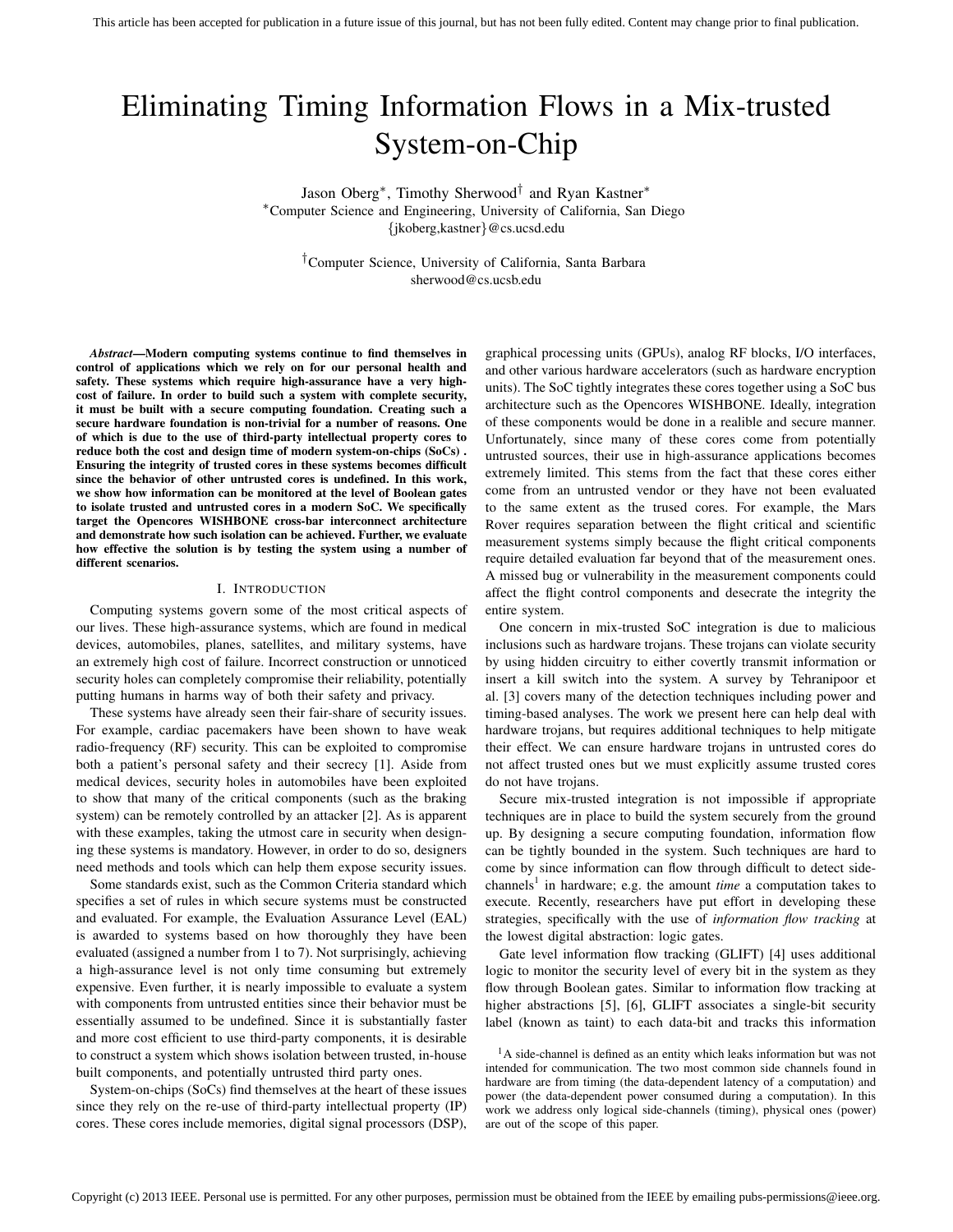as it flows through the system. This meta-data specifies the security level of every bit in the system and the extra logic gates to presicely monitor this meta-data to determine where the original data is moving. Since GLIFT works at the lowest digital abstraction, it is also capable of tracking information through timing channels as recently demonstrated [7]. This strong property makes it possible for testers and designers to determine whether or not untrusted information is flowing to trusted components so they have a sense of the potential security flaws in their designs. In the past, GLIFT has been used to show how to build a provably secure processor [8] and show isolation in the I2C and USB bus protocols [9]. There has not, to the best of our knowledge, been work showing how GLIFT can be used to show isolation in a larger, realistic SoC which uses components from varying trust.

The goal of this paper is to show how a SoC can be designed using cores from different trust levels and have its security tested using GLIFT. In doing so, we demonstrate that untrusted cores never affect trusted ones. Specifically, we target the WISHBONE [10] SoC protocol using a cross-bar interconnect. We design a realistic system which resembles that of what one might find in high-assurance applications. Specifically, two processors (trusted and untrusted) which wish to share a hardware accelerator (AES encryption unit) in the SoC. Ideally, this sort of behavior should be allowed as long as the untrusted component does not interfere with the trusted one (and thereby compromise the integrity of the system). Using GLIFT, we show how a cross-bar can be designed and tested to be information flow secure such that the untrusted processor never affects the trusted one. This allows the hardware accelerator to be shared in a secure way without causing harmful side effects to the trusted computation. We demonstrate that this isolation is maintained across several different scenarios in which the untrusted processor is attempting to interfere with the trusted one.

# II. GATE LEVEL INFORMATION FLOW TRACKING

Gate level information flow tracking (GLIFT) is an information flow tracking technique targeted at the movement of information through Boolean gates. It has been used in a variety of applications, e.g., demonstrating isolation between devices in bus protocols [9] and processes in a microprocessor [8].

As with other information flow tracking methods, GLIFT associates a bit of meta-data (henceforth referred to as taint) and tracks this taint through the system as it executes. This bit of meta-data represents the security of the data (either trusted or untrusted) so that the flow of untrusted information can be precisely monitored. For example, consider a simple AND gate and partial truth table as shown in Figure 1.



Fig. 1. (a) A simple AND gate. (b) A partial truth table for the tracking logic of an AND gate.  $f_t = 1$  *iff* a tainted input affects f. (c) The tracking logic for an AND gate

Here we have a simple AND gate (a) with inputs  $a$  and  $b$  and also the tracking logic for this AND gate (c) with taint inputs  $a_t$  and  $b_t$  in addition to the original data inputs. The partial truth table (b) specifies how the GLIFT logic (c) tracks the taints of the intputs to the output. For example, as shown in row 1, if a is tainted  $(a<sub>t</sub> = 1)$ or a is untrusted) with  $a = 1$  and b is not tainted with  $b = 0$ then no tainted information (from  $a$ ) flows through the logic gate since the output is always 0 since  $b = 0$ . In other words, a cannot *affect* the output f of the AND gate in this scenario. The tracking logic captures this property by indicating f as untainted  $(f_t = 0)$ . Conversely, if we consider row  $2$  in which  $b$  is tainted instead of  $a$ , then tainted information does flow through the AND gate since  $b$ affects the output  $f$ . This is captured by the GLIFT logic by labeling f as tainted  $(f_t = 1)$ . Similar truth tables can be constructed for other gate primitives (OR, XOR, etc.) so that GLIFT logic can be created for any gate in the design.

To use GLIFT in practice the existing logic synthesis tools are leveraged to tightly integrate it into the design flow. First, we take a design written in a hardware-description language (HDL) such as Verilog or VHDL at the register-transfer level (RTL). This hardware design is then synthesized to logic gates using Synopsys' Design Compiler and target its and\_or.db library which contains simple 2-input ANDs, ORs, and inverters. Note that we use this library for the sake of simplicity; more complex libraries can be used as long as the GLIFT logic has been derived *a priori* as previously discussed. Once the logic is in the form of a gate-level netlist, we process this netlist to add the additional GLIFT logic. This process simply takes every gate primitive and replaces it with the appropriate GLIFT logic (this new logic contains both the original and tracking logic).

Once all the pieces are in place, the design can be tested to determine whether or not an information flow exists. This is done by tainting known untrusted regions of the design and simulating execution on input test vectors using a simulation tool such as Mentor Graphics Modelsim. If this tainted information flows to an trusted region, the design has a security vulnerability that the designer must assess. While GLIFT itself does not provide any mechanism for determining *why* there is a security violating information flow, it will always correctly indicate the absence of one. We reserve providing techniques for showing *why* for future work. As of now, it is up to the designer to reason about the flow and put mechanisms in place to eliminate it. GLIFT will, as mentioned, correctly identify the absence of this flow once these mechanisms are added. Note that using GLIFT in this manner will show the absence of a flow for the test vectors used. It does not necessarily guarantee the absence of unintended information flow for all input combinations. Past work has created a solution to this problem called Star-Logic [8], but it is out of the scope of this paper.

To show how this works more concretely, we show how to apply this technique to a realistic SoC with the WISHONE bus architecture. We undergo this test in a similar manner as past work [9]. However, the system we present here is much more realistic and complex; providing a clearer sense as to how GLIFT can be applied to modern designs. The details of this system and how we create an information flow secure interconnect for WISHBONE are presented in the next section.

#### III. DESIGNING A SECURE CROSSBAR IN WISHBONE

WISHBONE is a SoC protocol originally developed by the Opencores community. It is a relatively simple protocol that allows easy integration of different cores into a design. WISHBONE itself is very flexible and allows many different interconnect configurations and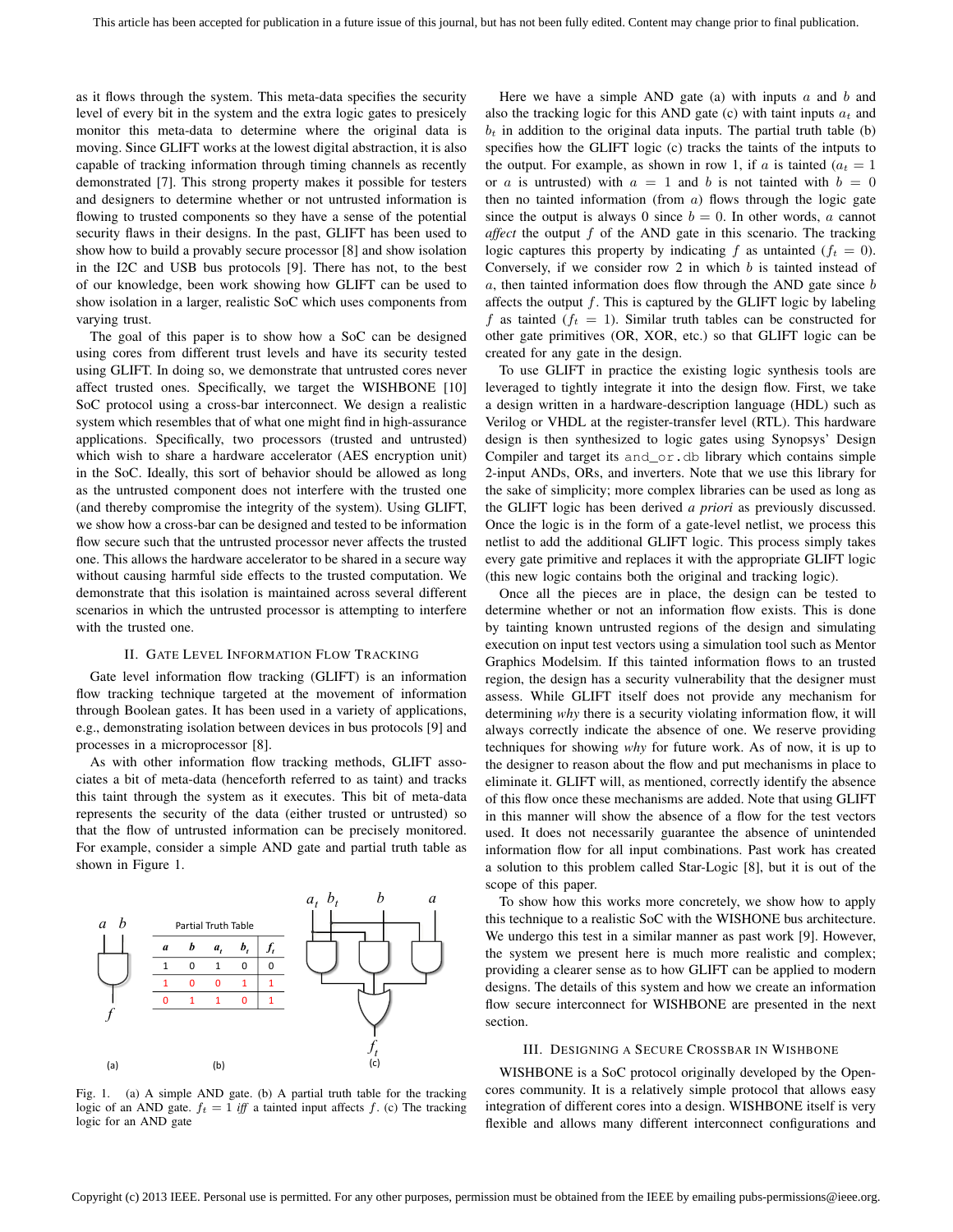bus transactions. WISHBONE allows many connectivity configurations including: point-to-point, data-flow, shared bus, and cross-bar interconnect. In this paper, we focus on the cross-bar interconnect since it provides a flexible interface for systems which contain large numbers of cores interacting in parallel.

We wish to demonstrate that multiple cores can access a shared resource in a safe and secure manner. We designed a system which consists of two MIPS-based processors and a 128-bit Advance Encryption Standard (AES) core. The two processors share the AES core over the WISHBONE interface. We assume that one of these processors runs critical code while the other is untrustworthy, e.g., running unknown (potentially malicious) code or not being as thoroughly evaluated as the trusted core. Further details of this system are discussed in the next subsection.

# *A. Mix-Trusted System with Hardware Accelerator*

Our system consists of two MIPS-based processors and a 128 bit AES core. We designed the MIPS based processor and the 128 bit AES was obtained from the Opencores [11] website. All cores are written in Verilog HDL. We chose this configuration because it well suits the common issues found in high-assurance applications. Namely, it is often desirable to share a hardware accelerator in a large SoC with mix-trusted components. Although this system is does not have all the complexity of commercial SoCs it does capture the main idea that multiple mix-trusted cores share common hardware resources and isolation between them should be maintained.

Figure 2 (a) shows the overview of our system. It consists of two of our processors and a 128-bit hardware AES unit. One of these processors is treated as untrusted  $(U)$  and the other trusted  $(T)$ . In other words, we do not trust the behavior of processor  $U$ and assume its intentions are to corrupt the execution of T. Our MIPS based processor is fully functional and can execute many of the SPEC 2006 benchmarks (e.g. mcf, specrand, bzip2) [12]. To execute these applications (which are written in C), we used the SESC gcc cross-compiler to compile to MIPS binaries. These binaries are loaded into our processor's memory and the executions are simulated using Mentor Graphics' Modelsim. In order to communicate off-chip, we memory-mapped our processors WISHBONE I/O controller to a region of unused memory space. Since we have a cross-compiler for our processor, we wrote C-applications to push data out of the WISHBONE I/O interface. We wrote different applications for  $U$  and T to execute as we discuss later.

We also designed the cross-bar interconnect to handle requests from the processors. The cross-bar interconnect is connected to each processor's WISHBONE controller (Figure 2 (a)). This cross-bar interconnect handles requests from the two processors in a roundrobin fashion. This is simply for correctness and to prevent any sort of denial of service. Each processor can perform at most one transaction before having to relinquish control of the bus. It waits for requests from a master and grants access to the slave at the address specified if the slave is available. In our scenario, we have only a single slave: a 128-bit hardware AES unit. Depending on the request type, this AES unit will take the data passed to it (in 32-bit chunks) and encrypt/decrypt a 128-bit block. The processor which requested the bus cycle polls until the transaction is complete and then retrieves the data from the AES unit. Upon completion, the next processor (if it has a pending request) will get access to the AES core.

Note that all the communication between the processor and AES unit are through WISHBONE and its cross-bar interconnect. In this system, since we have both trusted and untrusted processors contending for the use of the AES unit, there is likely to be information flows



Fig. 2. (a) The system used in our test scenario. This consists of two MIPSbased processors and a 128-bit AES encryption core.  $U$  and  $T$  contend for the use of the AES core. (b) The system after the AES core, xBar, and interface controllers have their GLIFT logic added. Information is observed to flow from U to T. (c) The final information flow secure system uses a time-multiplexed arbiter with a trusted reset to ensure information flow isolation between U and T. Adding the GLIFT logic to this system shows no information flowing from  $U$  to  $T$ .

from  $U$  to  $T$ . Such a flow would violate the integrity of  $T$  and should be prevented. Moreover, this interference is not a denial of service attack since it is not possible for  $U$  to keep  $T$  from completing its work. Still,  $U$  can effect when  $T$  gets access to the AES block because it must wait for  $U$ 's transaction to complete. For example, if  $U$  never wants to use the bus, and  $T$  performs continuous bus transactions,  $T$ can finish in some time  $t$ . However, if  $U$  performs bus transactions every time it is scheduled,  $T$  will finish its bus transactions in time  $\approx 2t$ . Thus U can affect the *time* in which T finishes execution but cannot prevent it from doing so. The next section discusses how we identify information flows in this system and how to eliminate them.

## *B. Building a Secure Cross-Bar for WISHBONE*

To first illict how an information flow occurs from  $U$  to  $T$ , we test a scenario in which  $T$  encrypts a 128-bit block of text using the AES unit and subsequently decrypts the cipher-text to verify the result. In parallel with  $T$ ,  $U$  continuously reads a configuration register on the AES core. We call this program executing on processor  $U$  as R CONF. This scenario was chosen to show an information flow because  $U$  is not overwriting any of  $T$ 's data since it is only reading. In other words,  $U$  is not directly corrupting  $T$ 's data on the AES block and at first glance  $U$  seems to be non-interfering with  $T$ .

Since we are concerned with the information flow from  $U$  to  $T$ , we need to look at the information flowing out of  $U$  and in to  $T$ . To be precise, let  $T_{in_t} = \{data\_i_t,ack\_i_t\}$  be the taint input wires to  $T$  from the wishbone logic. We determine whether or not a flow occured by identifying whether any wire in  $T_{in}$  is every set to 1. To do so, we must track the flow of information through the cross-bar, the AES unit's WISHBONE controller, and the AES unit itself. To track this flow of information, we follow the same method presented in Section II. Namely, we process the cross-bar and the AES unit with its WISHBONE interface through synthesis using Synopsys' Design Compiler to achieve a gate-level netlist. Subsequently, we add the GLIFT logic to these components and re-insert this logic into the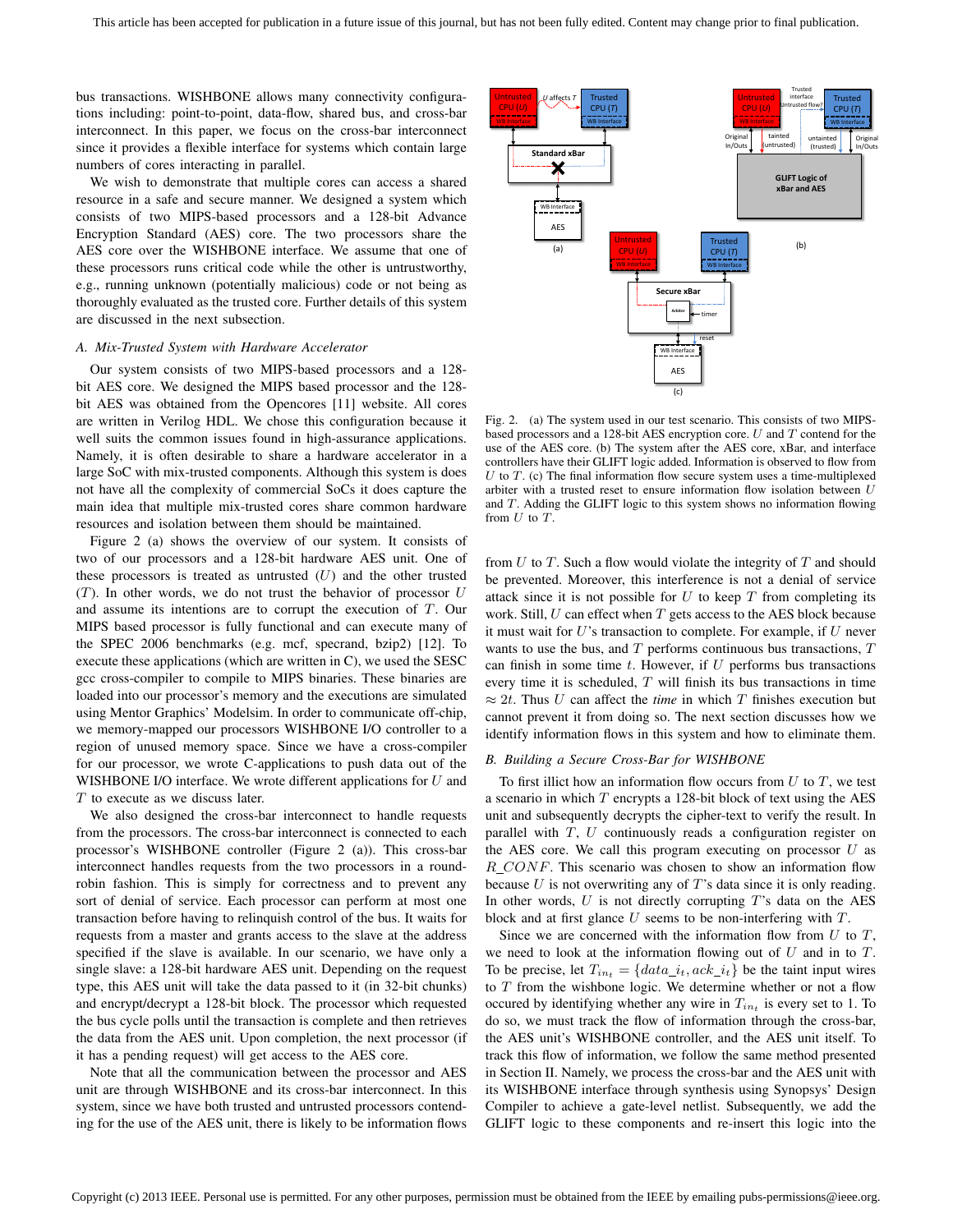| $p$ on $U$ | $\tau$ on $T$ | <b>Description</b>                                                       | <b>Flow in Secure xBar</b> | Flow in Base xBar |
|------------|---------------|--------------------------------------------------------------------------|----------------------------|-------------------|
| AES        | ΜМ            | U encrypts, decrypts, and validates result; $T$ executes matrix-multiply | NO                         | NO.               |
| ΜМ         | AES           | $MM$ executes on U while T encrypts, decrypts, and validates result      | NO                         | <b>YES</b>        |
| R CONF     | AES           | Repeatedly read the status register on AES core                          | NO                         | <b>YES</b>        |
| R ALL      | AES           | Read entire address space of AES core                                    | NO                         | <b>YES</b>        |
| W ALL      | AES           | Write entire address space of AES core                                   | NO                         | <b>YES</b>        |
| AES        | AES           | Both encrypt, decrypt, and verify result                                 | NO                         | <b>YES</b>        |

TABLE I

DESCRIPTION AND RESULTS OF DIFFERENT APPLICATIONS EXECUTED ON  $U$  and  $T$ . Untrusted flows are identified in the base cross bar for MOST SCENARIOS AND NONE ARE IDENTIFIED IN THE SECURE CROSS-BAR. FLOWS DO NOT OCCUR IF T DOES NOT USE THE WISHBONE INTERFACE AS IN THE CASES OF RUNNING MM.

system as shown in Figure 2 (b). We then execute  $R\_CONF$  on U by simulating the Verilog in Modelsim. From the simulation, as shown in Figure 3, a tainted flow is observed entering  $T$ 's inputs as soon as it requests an AES transaction ( $\{data_i,ack_i\} = \{0xF \cdots F, 1\}$ ). Since we only tainted the ouputs of  $U$ , it must be the source of this tainted information flow.



Fig. 3. Waveform showing tainted information flow. As soon as T requests access to the AES unit  $(wb\_stb_0 = wb\_cyc_0 = 1)$  tainted information flows to its inputs  $({\text{data}_i_t, \text{ack}_t}) = {\text{0xF}} \cdots$  F, 1}). U's outputs were the only marked as tainted, so this flow must have originated from U.

This flow occurs because  $U$  and  $T$  contend for the use of the encryption unit. Specifically,  $U$  affects the execution of  $T$  indirectly by its use of the AES unit. This flow can be regarded as occuring through a timing channel. That is, U is able to affect the *time* in which  $T$  finishes its computation ( $U$  is only reading and therefore does not directly affect the computation of  $T$ ). Such channels can violate the integrity of the design because they can potentially violate real-time constraints where  $T$  must meet a critical deadline but is unable to because of  $U$ . To solve this problem, we put in place a way for  $U$ to never affect T's use of this resource. Specifically, we introduce a time-multiplexed arbiter with a *trusted reset* to the cross-bar which forces  $T$  and  $U$  to operate in mutually exclusive time slots as shown in Figure 2 (c). Upon expiration of a time-slot, the logic is restored to a known state to ensure harmful content is left behind. As we see in the next section, this new cross-bar eliminates this untrusted flow.

# *C. Secure Cross-Bar Evaluation*

To demonstrate the lack of information flow using this new crossbar, we construct several different programs which have malicious characteristics of causing interference to the trusted computation on T. Specifically, we show non-interference for a fixed set of programs. Non-interference states that  $U$  should never affect  $T$  through any sort of digital information. This includes both directly corrupting the data of  $T$  or affecting the time in which programs on  $T$  take to complete. This ensures not only the integrity of the data on  $T$ , but also the integrity of the timing of the computation. To demonstrate this property for a set of programs, let  $P = \{p_1, p_2, \dots, p_n\}$  be a set of programs to be run on  $U$ . We want to show non-interference with respect to  $P$  by demonstrating that no untrusted information flows to the inputs of  $T$ :

$$
\forall p \in P. S(p \mid \mid \tau) \stackrel{c}{\Rightarrow} T_{in_t} = \{0, 0\} \tag{1}
$$

where  $S(p || \tau)$  is the system executing with p on U and  $\tau$  on T and  $\stackrel{c}{\Rightarrow}$  is an implication over all clock cycles c.  $T_{in_t}$  is the set of taint inputs from the wishbone cross-bar as previously defined. This definition says that for any program  $p$  in a set  $P$ , when executing  $p$  on U with some trusted computation on  $\tau$  on  $T$ , no untrusted information from  $U$  flows to the inputs of  $T$  during any clock cycle. Since GLIFT can also capture information flowing through timing channels as mentioned in the previous section, this includes information which affects the time in which  $\tau$  takes to complete.

For our particular test scenario, we build the set  $P =$  ${MM, R\_CONF, R\_ALL, W\_ALL, AES}. MM$  is a simple matrix multiply program.  $R\_CONF$  is the same program as before which continuously reads a configuration register on the AES core.  $R$ <sub>-ALL</sub> attempts to read the entire address space associated with the AES core.  $W\_ALL$  attempts to write the entire address space associated with the AES core. Lastly, AES uses the AES core to encrypt then decrypt some information. All of these applications are written in C, compiled to MIPS, and loaded on to their respective processor's instruction memory. Table I presents an interesting subset of our test cases and summarizes the outcomes. We do not present all results due to space constraints but observed that Definition 1 holds for each  $\tau$  we tested.

For all cases in which  $\tau$  accesses the WISHBONE fabric, untrusted information flows from  $U$  to  $T$  in the unsecure cross-bar, thus violating Definition 1. One interesting case is when  $MM$  and  $AES$ are run on  $T$  and  $U$  respectively. In this case, no untrusted information flows to T simply because  $\tau$  never accesses the AES core. Its execution is independent of the behavior of U. Conversely, another interesting case arises when  $U$  runs  $MM$  and  $T$  runs  $AES$ . In this case, even though p is not using the AES core, the *lack* of its use still affects the behavior of  $\tau$ . This lack of use allows  $\tau$  to finish faster than if  $p$  were accessing it; a flow of information. GLIFT indicates no flow  $(T_{in_t} = \{0, 0\})$  for all applications when the secure cross-bar is used. In other words, non-interference is upheld for these computations on U.

It is important to make a couple of notes on this solution. First, the arbiter only time-multiplexes this specific resource and not the cross-bar as a whole. The goal of the cross-bar interconnect is to allow parallelism; multiplexing the entire cross-bar eliminates this flexibility. This parallelism can still be maintained since  $U$  can be granted access to other devices in the system in parallel with  $T$  and isolation can still be maintained. In addition, ideally this property (Definition 1) would be shown for all possible programs on  $U$  to demonstrate complete non-interference. However, such an exhaustive test would be impractical in this case. Some recent work on GLIFT